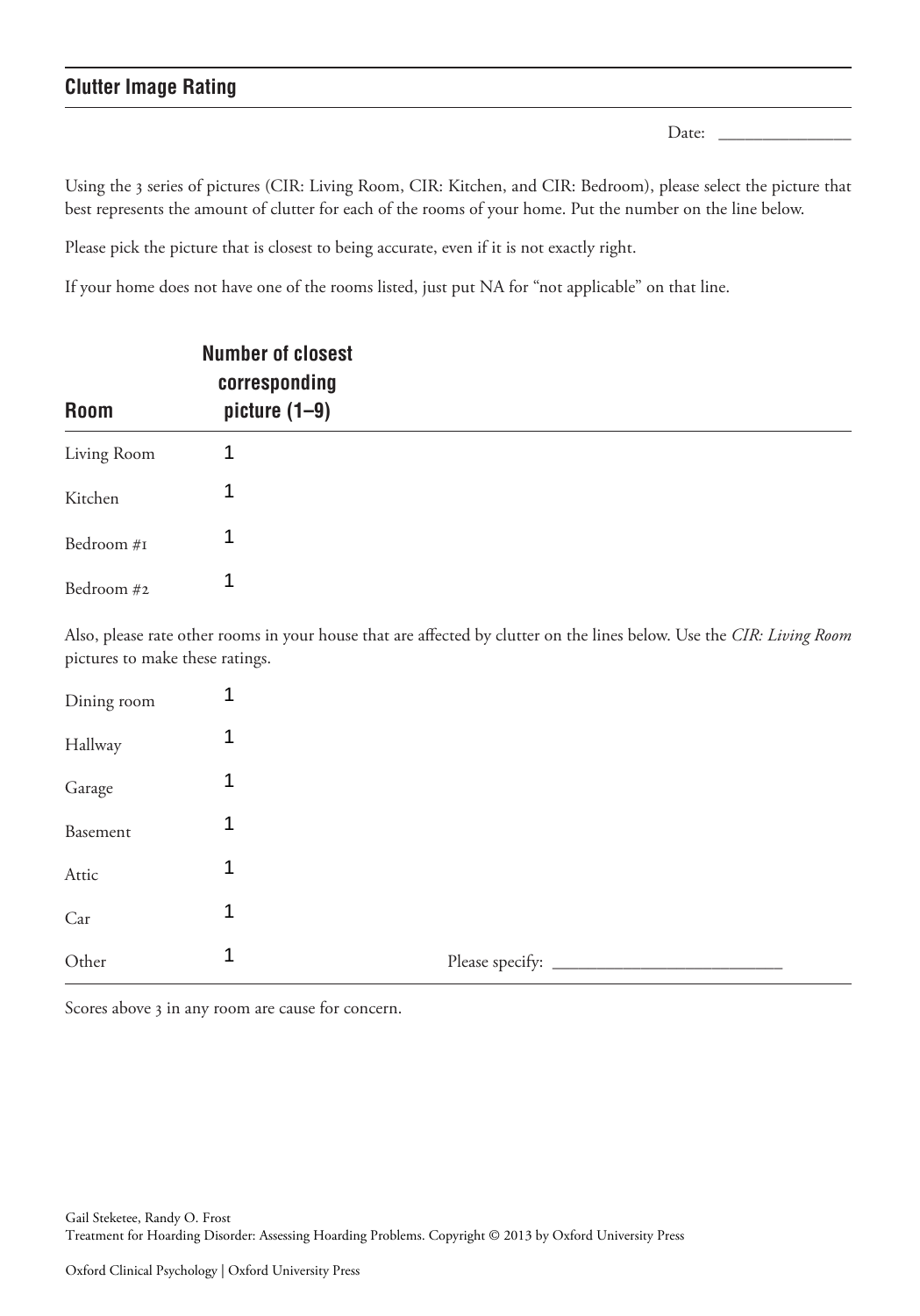# **Clutter Image Rating: Living Room**

Please select the photo below that most accurately reflects the amount of clutter in your room.



 **Figure 2.1**  Clutter Image Rating Scale: Living Room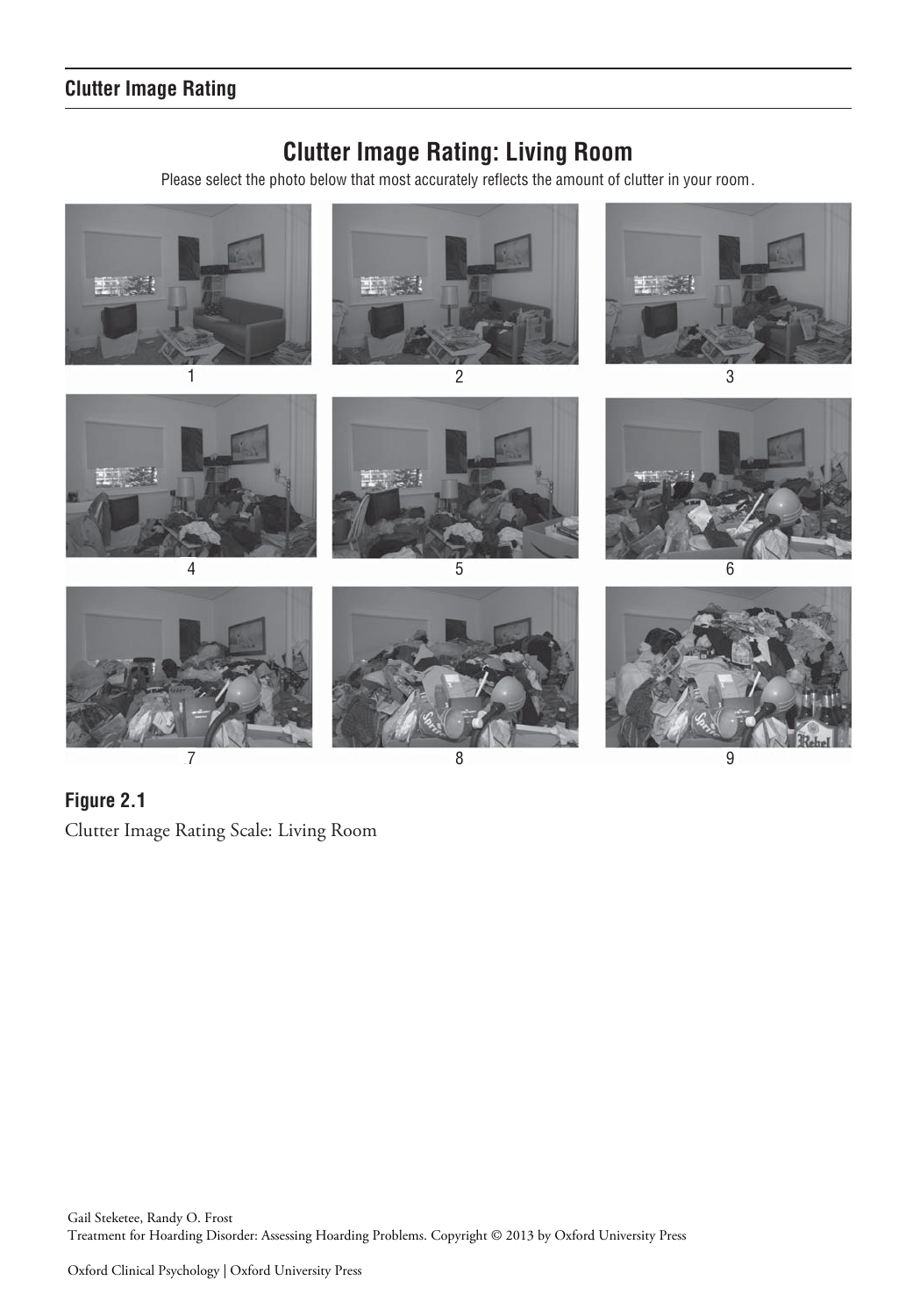## **Clutter Image Rating**

#### **Clutter Image Rating Scale: Kitchen**

Please select the photo below that most accurately reflects the amount of clutter in your room.



















 **Figure 2.2**  Clutter Image Rating Scale: Kitchen